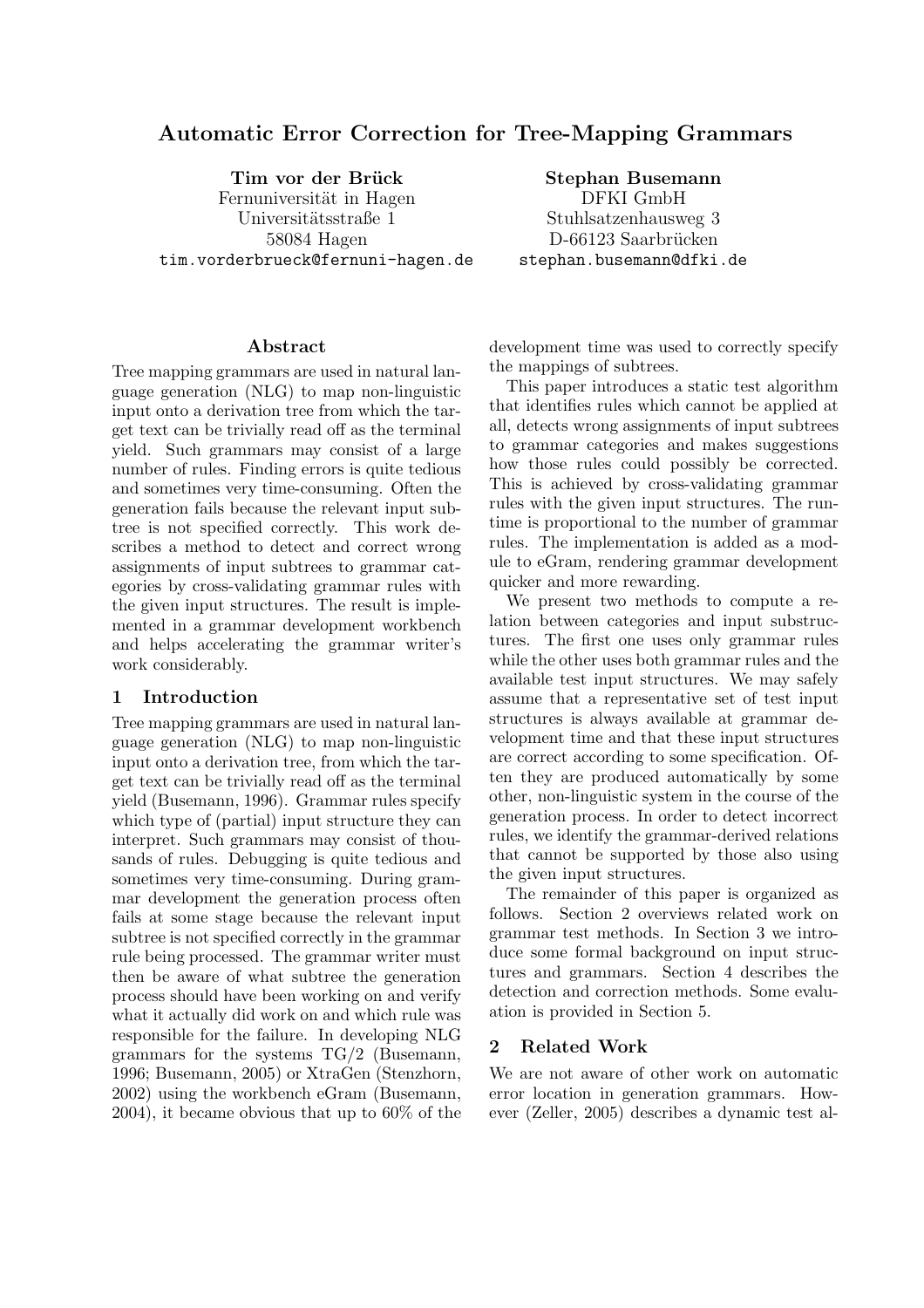$$
\left[\begin{array}{c}\n(arg1\left[\begin{array}{c}\n(det\ def)\\(head\text{''man''})\\(num\ sg)\end{array}\right]\n)\n\end{array}\right]\n\right]\n\left(\n\begin{array}{c}\n(num\ sg)\\(pred\text{''look}-for'')\\(arg2\left[\begin{array}{c}\n(det\ def)\\(head\text{''dog''})\\(num\ pl)\end{array}\right]\n\end{array}\right)
$$

Figure 1: A Sample NLG Input Tree as a Feature Structure.

gorithm for computer programming languages that exactly determines the causes for a failure. This algorithm isolates the error by subsequently executing different parts of the computer program with varying program states. Other kinds of dynamic approaches execute some specified set of test cases and compare the results with the desired outcome. A dynamic test system for natural language analysis of this kind is described in (Lehmann et al., 1996).

In contrast the algorithm described here is a static grammar test algorithm (see (Daich et al., 1994) and (Spillner and Linz, 2003)) that does not rely on executing the underlying NLG system.

#### 3 Formal Background

In the present context, an NLG input structure is an unordered tree that is represented as a feature structure, which is a set of attribute value pairs. Attributes are symbols. Values are either symbols (or strings) or feature structures. A sample input structure is given in Figure 1, using standard matrix notation.

With a set of context-free grammar rules, in which each non-terminal right-hand side (RHS) category is assigned a substructure of the current input, a derivation tree can be generated. In Figure 2 nodes are labeled by pairs of grammar categories and input structures, while links are labeled by a path expression that specifies the input substructure relevant for expansions of the respective RHS category.<sup>1</sup> The empty path expression '/' leaves the current input unchanged.

This section provides some formal underpinnings. We first specify the function *psel* to return the part of an input feature structure that is located at the end of the path described by a list of attributes. Let first, last and rest be functions over lists that return the first, the last or all elements except the first, respectively. Let further  $A$  be a set of attributes and  $F$  the set of all feature structures. Then a function  $sel : F \times A \rightarrow F$  can be defined to extract the value of an attribute from a feature structure:

$$
sel([(a_1w_1)...(a_nw_n)],a_i) = w_i
$$

Note that if  $a_i \notin \{a_1, ..., a_n\}$  then  $w_i$  is the empty feature structure, denoted by [ ]. The function sel can be recursively extended to include a list of attribute names, called a path expression, as follows:  $psel : F \times A^* \to F$  with

$$
psel(s,p) = \begin{cases} s, \text{if } p = / \\ [\ ], \text{if } s = [\ ] \\ psel(self(s, first(p)), rest(p)), \\ \text{otherwise} \end{cases}
$$

If the specified path expression is empty, the entire feature structure is returned. Instead of writing  $psel(s, p)$  we also use the infix notation  $p \bullet s$ .

An attribute value pair  $(a, w)$  is defined as being *contained* in a feature structure  $s((a, w) \in R)$ s) if there exists some path expression  $p \in A^*$ with  $p \bullet s = w$ ,  $last(p) = a$ .

A path expression can be assigned to a path variable. The usage of path variables bears the advantage of introducing a further abstraction level, which is also useful for error correction. In order to find an appropriate correction, only the small subset of all possible path expressions has to be searched that is assigned to path variables.

Next we turn to the definition of the contextfree grammar rules used for tree mapping. Any RHS element is either a terminal symbol (e.g., a string) or a non-terminal category associated with a path variable. This path variable defines the part of the input structure that can be accessed by the rule that is selected by the generation component to further expand the RHS category in the derivation tree.

Consider some node  $n$  in a derivation tree with category C. Let  $v_1, ..., v_m$  be the path variables assigned to each RHS category in the

 $1$ Obviously this is a very simple example used for expository purposes. Real world input requires quite complex mappings onto linguistic levels.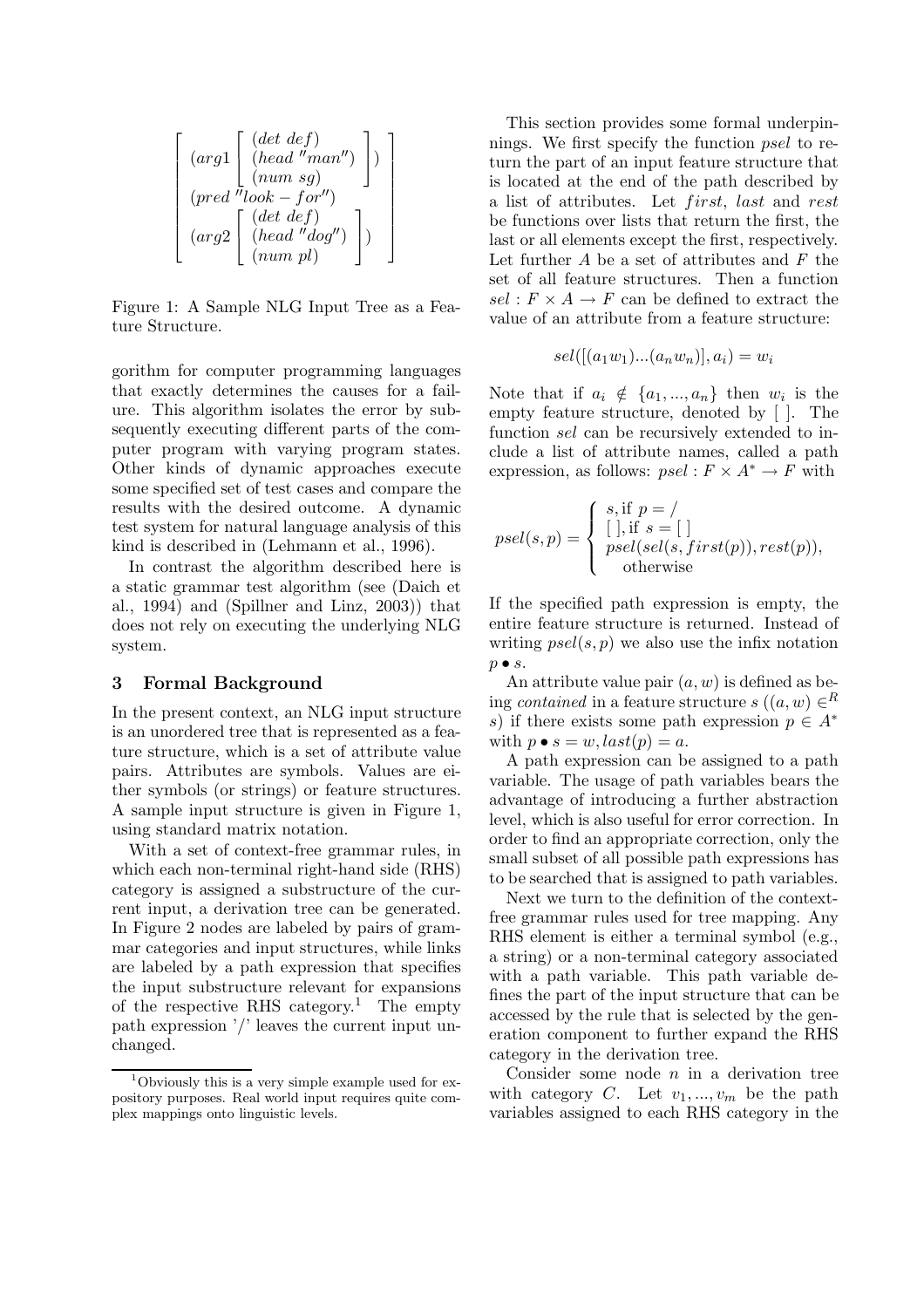course of the derivation from the root node to node n and value be a function from path variables onto path expressions. Then a rule applied to category C can access the feature structure s contained in the input structure according to

$$
value(v_n) \bullet ... \bullet value(v_1) \bullet s
$$

This behavior is illustrated in the sample derivation tree in Figure 2. Its edges are labelled with the path variable names and, following the colon, their values. The nodes are labelled with pairs  $(C, s)$  of the category name and the associated part of the input structure.

Furthermore, a grammar rule  $R : C \rightarrow$  $A_1[v_1],...,A_n[v_n]^2$  can only be applied to a pair (C,s) of category and input structure if none of the path expressions leads to the empty feature structure:  $\forall i \in \{1, ..., n\} : value(v_i) \bullet s \neq [$ .

### 4 Correction Algorithm

For the automatic correction we will compare the attributes specified by path variables with those that may occur in some input structure. Since path variables are associated to RHS elements, the algorithm will be centered around grammar categories in order to synchronize the ways in which the grammar is interpreted and the input structure is accessed.

Note that we currently deal only with path expressions of a length  $\leq 2$ . Since longer path expressions do hardly occur in our practice, we decided to leave it to future work to cover such cases as well.

In the remainder of the paper we use the following grammar rules to illustrate the algorithm:<sup>3</sup>

$$
R_1: START \rightarrow \text{"from" TIME}[v_{from} : /from]
$$
  
\n"\nto" TIME[v\_{to} : /to]  
\n
$$
R_2: TIME \rightarrow \text{toString}^4[v_{hour} : /hour]
$$
  
\n
$$
\text{toString}^4[v_{min} : /min]
$$

We assume the following input structure is given:

$$
[(from [(hour '12')(min '20')]\n (to [(hour '12')(min '30')])]
$$

Let us further assume that the grammar developer erroneously specified  $v_{from}$  instead of  $v_{min}$ in rule  $R_2$  and that this error should be corrected by our algorithm.

# 4.1 Determining left and right attributes of a category

For the automatic correction we investigate the top-level attributes of the kind of input structure that is associated to a category. We call the attributes of these input structures *right at*tributes of that category. Similarly we call the set of attributes leading to an input structure related to a RHS category *left attributes* of that category.

As mentioned in the introduction, a grammar-based method will be introduced and validated by a method based on both the grammar and the input structures. Thus we define the left and right attributes first as grammar and then as validation attributes.

## 4.1.1 Grammar attributes

Consider all rules with left-hand side (LHS) C that contain one or several RHS elements with path variables. The right attributes of a category C, derived from the grammar, are defined as the set of the first components of the values of these path variables. They are called right grammar attributes of a category. If the path expression of a RHS category is empty, additionally the right grammar attributes of that category are also considered as right grammar attributes for C.

Formally the right grammar attributes of a category are defined as follows:

$$
attr_{r,g}(C) = \{a | \exists R \in Rules :\nR : C \to A_1[v_1]...A_n[v_n] \land(first(value(v_i)) = a \lorvalue(v_i) = / \landA_i \in Categories \land
$$

<sup>&</sup>lt;sup>2</sup>We use C to denote a category symbol and  $A_i[v_i]$  to denote a RHS element that has a path variable associated to it.  $A_i$  is either a category symbol or a stringvalued function over some input structure, giving rise to a terminal element of the derivation tree. We ignore terminal elements (strings) as they do not carry path variables.

<sup>3</sup>To save space, the values of the path variables are included into the rules.

 $^{4}toString$  is a string-valued function adding some input structure, e.g., a string, directly to the output string.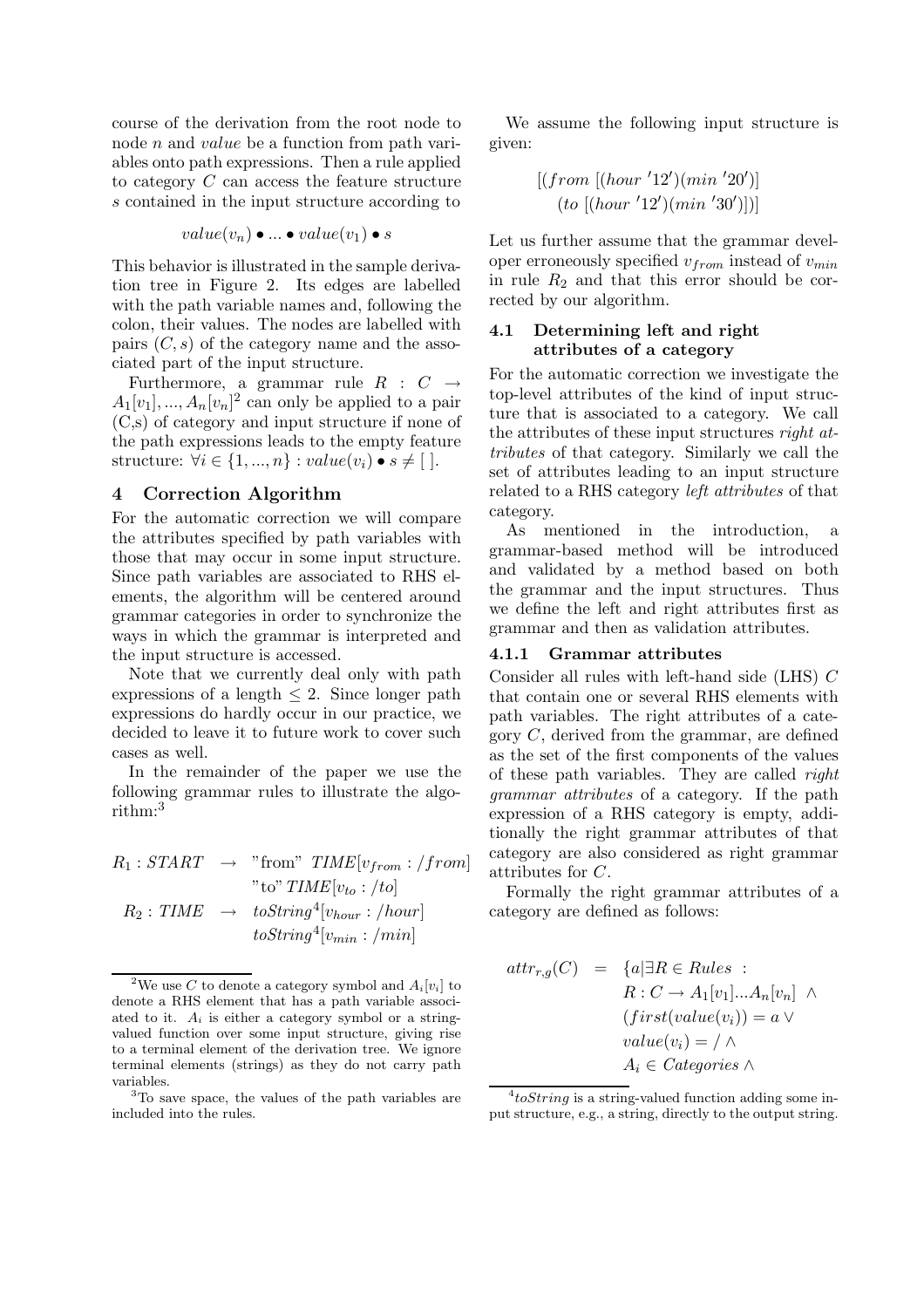

Figure 2: Derivation Tree Generated Using the Input From Figure 1.

$$
a \in attr_{r,g}(A_i)) \wedge 1 \leq i \leq n
$$

In the derivation tree (see Figure 2) the right grammar attributes of a category contain all first elements of the path expressions attached to the edges that are leaving from that category.

Now consider RHS elements with a category  $A_i$ , which are associated with path variables. The left attributes of a category  $A_i$ , derived from the grammar, are defined as the last elements of these path expressions. Those attributes are called left grammar attributes of a category; they are formally defined as follows:

$$
attr_{l,g}(A_i) = \{a | \exists R \in Rules :\nR : C \to A_1[v_1]...A_n[v_n] \land(last(value(v_i)) = a \lorvalue(v_i) = / \landA_i \in Categories \landa \in attr_{l,g}(C)) \land1 \le i \le n\}
$$

In the derivation tree the left grammar attributes of a category contain all last path components of the path expressions attached to the edges that are leading to that category. In our (erroneous) sample grammar the following right and left grammar attributes can be determined:

| category     | $attr_{r,q}$     | $attr_{l,a}$   |
|--------------|------------------|----------------|
| <b>START</b> | $\{from, to\}$   |                |
| TIMF         | $\{hour, from\}$ | $\{from, to\}$ |

#### 4.1.2 Validation attributes

To derive the attributes of a category from both grammar and input structures, we need a single representation of all available input feature structures.

Let Inp be the set of all input feature structures available for the given grammar. We define a function children to denote the set of top-level attributes that may occur in a given attribute's feature value:  $children: A \rightarrow 2^A$ 

$$
b \in children(a) \Leftrightarrow \exists s \in Imp, f \in^R s :
$$
  
 $sel(f, a) = [...(b, w)...]$ 

We further introduce an additional attribute name top which has as its children all attributes that do not have a parent. We thus have

$$
children(top) := \{a | \exists s \in Imp \land (a, b) \in^R s \land \not\exists c : a \in children(c)\}
$$

 $b$  is called a child of  $a$  (and  $a$  is called the parent of b) if  $b \in children(a)$ . Instead of referring to the input structures directly we use the function *children* to introduce the facts about input structures into the checking procedure.

In our sample input we have e.g.  $hour \in children(from)$ .

We now describe the attributes associated to some category  $A_i$  (right attributes) and their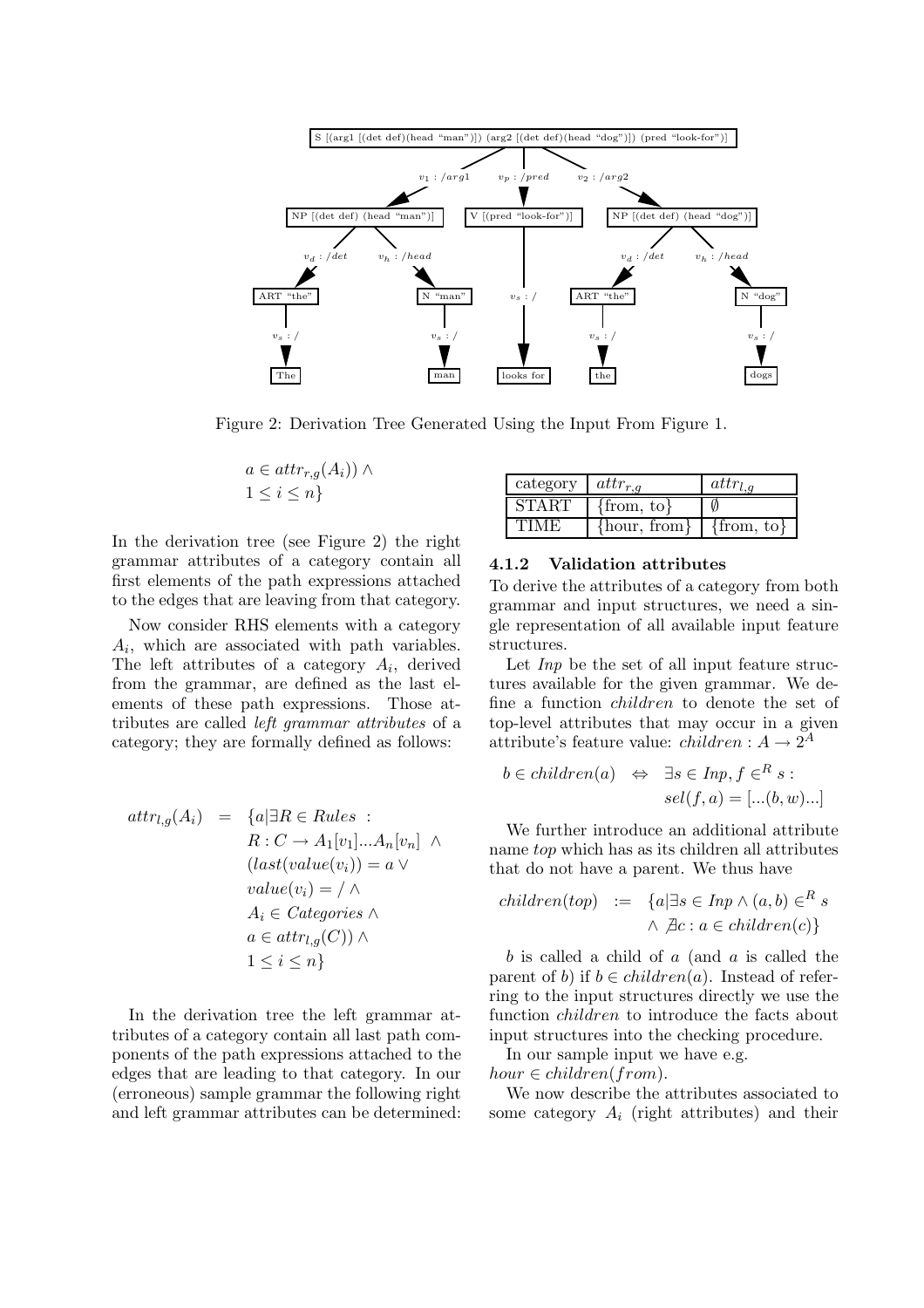parent attributes (left attributes). Let  $R$  be a grammar rule containing a RHS element  $A_i$  and  $R'$  a rule that expands  $A_i$  (cf. Figure 3). Using the last element  $a_m$  of the (non-empty) path expression  $v_i$ , *children* $(a_m)$  determines a superset of the top level attributes of the kind of input structure s the rule  $R'$  operates on. If  $v_i$  is the empty path expression, s is identical to the input structure the rule  $R$  is associated with.

For a given category  $A_i$  and for all rules with  $A_i$  as a RHS element we build the union of all supersets of top-level attributes as described above. We call this set the right validation attributes of  $A_i$ .

Formally the right validation attributes of a category are defined as follows:

$$
attr_{r,v}(A_i) = \{a | R \in Rules :
$$
  
\n
$$
R : C \to A_1[v_1]...A_n[v_n] \land
$$
  
\n
$$
(a \in children(last(value(v_i))) \lor
$$
  
\n
$$
value(v_i) = / \land
$$
  
\n
$$
a \in attr_{r,v}(C)) \land
$$
  
\n
$$
1 \leq i \leq n \}
$$

Note that the right validation attributes of the start category<sup>5</sup> are just the attributes without parents:  $attr_{r.v}(START) = children(top)$ .

To elucidate the relation between grammar and validation attributes in a derivation tree, let us consider a pair of a category C and some input structure (cf. Figure 2), as well as the underlying rule  $R$  with LHS category  $C$ . Note that the top level attributes of that input structure should always be subset of the right validation attributes of C. The right grammar attributes of C derived from R must appear in the right validation attributes of C. Otherwise R can never be applied, and the RHS element expanded by C is a potential error candidate.

We now define left validation attributes in a similar way. Consider a rule  $R : C \rightarrow$  $A_1[v_1]...A_n[v_n]$  with  $value(v_i) = \frac{a_1}{...}a_m$  (cf. Figure 4), where  $v_i$  is not assigned an empty path expression. The top-level attributes of the input structures rule  $R$  operates on are a subset of all parents a of  $a_1$   $(a_1 \in children(a))$ . For a given category C and for all rules with C as



Figure 3: Right Validation Attributes: retrieving the children of  $a_m$ .



Figure 4: Left Validation Attributes: retrieving the parents of  $a_1$ .

their LHS category we build the union of all attributes  $a$  that are parents of  $a_1$ , as described above. We call this set the *left validation* attributes of C.

Formally the left validation attributes of a category are defined as follows:

$$
attr_{l,v}(C) = \{a | \exists R \in Rules \ with
$$
  
\n
$$
R : C \to A_1[v_1]...A_n[v_n] \land
$$
  
\n
$$
(first(value(v_i)) \in children(a) \lor
$$
  
\n
$$
value(v_i) = / \land
$$
  
\n
$$
a \in attr_{l,v}(A_i)) \land
$$
  
\n
$$
1 \leq i \leq n \}
$$

Note that there is no left validation attribute of the start category:  $attr_{l,v}(START) = \emptyset$ .

In our sample grammar the following right and left validation attributes can be determined as follows:

| category $  \textit{attr}_{r,v}$ |                 | attr <sub>1</sub> |
|----------------------------------|-----------------|-------------------|
| <b>START</b>                     | $\{from, to\}$  |                   |
| ' FIME                           | $\{hour, min\}$ | $\{from, to\}$    |

 ${}^{5}$ The start category is the top-most category in a derivation tree.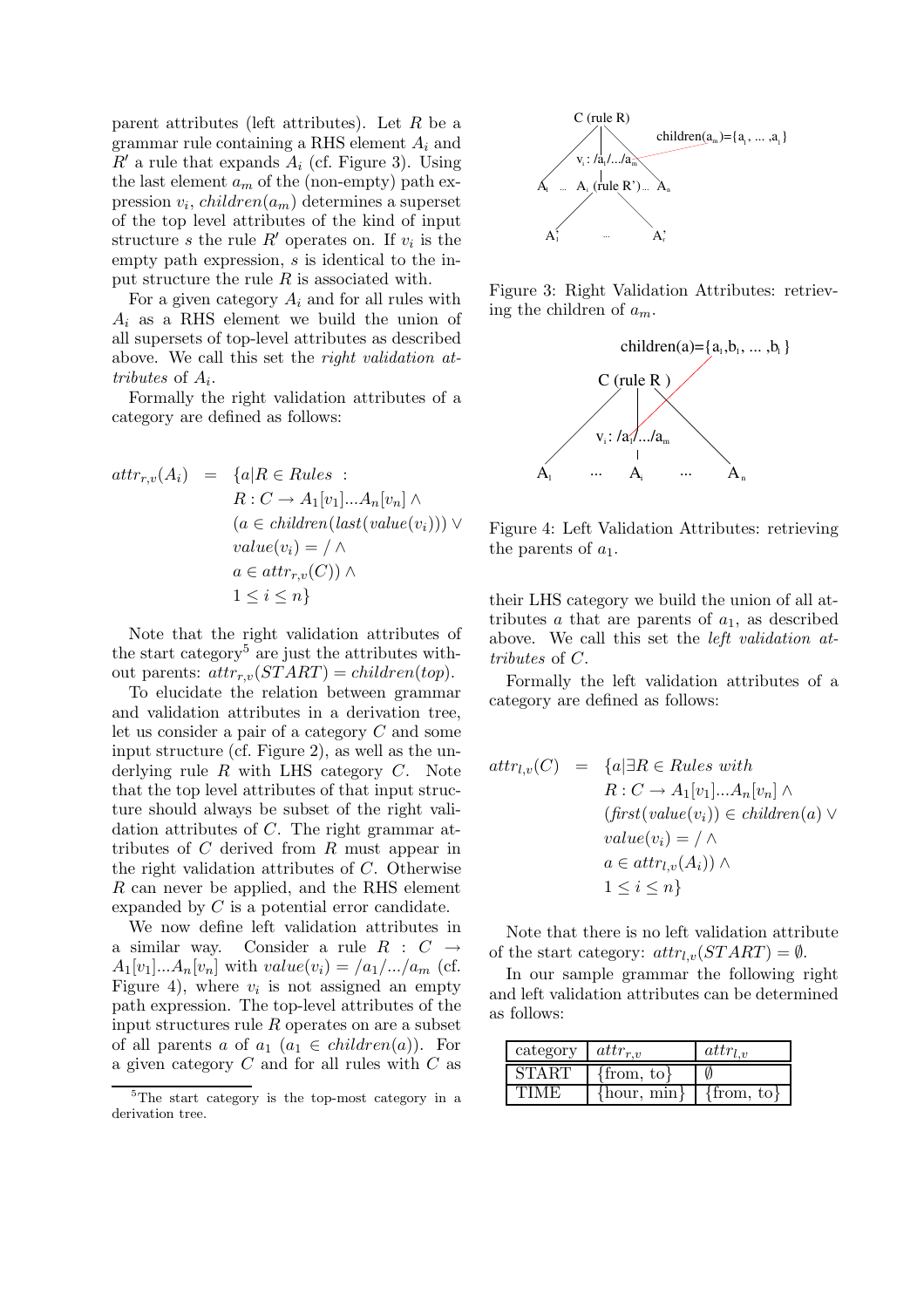### 4.2 Identifying incorrect path variable occurrences

Basically a path variable in some RHS element is considered incorrect if a grammar attribute of some category was derived but could not be verified by some validation attribute of that category.

However, there is one exception to this basic rule. Consider the case that both the set of right validation attributes and the set of right grammar attributes of some category are empty. Without right grammar attributes no left validation attributes can be derived for this category, and hence the left grammar attributes for this category cannot be checked by any validation attributes.

The sets of possibly incorrect grammar attributes for some category C can be defined as follows:

$$
attr_{l,err}(C) := \begin{cases} \emptyset, \text{if} \space attr_{r,g}(C) = \emptyset \\ attr_{l,g}(C) \backslash attr_{l,v}(C), else \\ attr_{r,err}(C) := attr_{r,g}(C) \backslash attr_{r,v}(C) \end{cases}
$$

In order to identify an incorrect RHS element, each grammar attribute is assigned to the RHS elements it was derived from.

With our sample grammar this algorithm would evaluate to the attribute from of category TIME being incorrect:

| category | $attr_{r,err}$ | attrl, err |
|----------|----------------|------------|
| START    |                |            |
|          | trom           |            |

Usually this method identifies the actual error location. However, if empty path expressions are used in a sequence of rule applications, an error can be located at any rule in such a sequence. We currently use a heuristic to resolve such ambiguities.

### 4.3 Correcting invalid path variables

This section describes how the information about a possibly incorrect path expression can be used to correct grammar errors automatically. The correction information should contain the following information:

- incorrect rule;
- incorrect RHS element of that rule;
- wrong path variable appearing in that element;

• possible correct path variables.

A grammar error is due to the grammar writer either selecting the wrong path variable or using a wrong definition of the correct path variable. In the first case the correct path variable is already defined in the grammar and just has to be retrieved. In the second case no automatic correction can be made as the correct definition is unavailable. In this section, we concentrate on the first case.

A correct path variable must fulfill the following conditions:

- The first element of its value must be contained in the right validation attributes of the LHS category of the rule containing the incorrect RHS element.
- The last element of its value must be contained in the left validation attributes of the incorrect RHS element.

Let V be the set of path variables and  $lhs(A_i)$ be the LHS category of the rule with RHS element  $A_i$ . The set  $V_c$  of possible correct path variables can formally be described as follows:

$$
V_c(A_i) =
$$
  
{ $v \in V$  :  $first(value(v)) \in attr_{r,v}(lhs(A_i))$ }  
{ $v \in V$  :  $last(value(v)) \in attr_{l,v}(A_i)$ }

Remember that a terminal RHS element (a string-valued function) is not assigned to any category. In this case we just have

$$
V_c(A_i) =
$$
  
{ $v \in V$  :  $first(value(v)) \in attr_{r,v}(lhs(A_i))$ }

The special path variable  $v_{self}$  containing the empty path expression is predicted as a possible correction as well if the right/left attributes of  $A_i$  and  $\text{lns}(A_i)$  seem to be identical:

$$
attr_{r,g}(A_i) \subseteq attr_{r,v}(lhs(A_i))
$$
  

$$
attr_{l,g}(lhs(A_i)) \subseteq attr_{l,v}(A_i)
$$

 $V_c$  may contain multiple elements as a unique solution cannot always be found. In this case several heuristics may be applied to rule out some of the candidates. For instance, one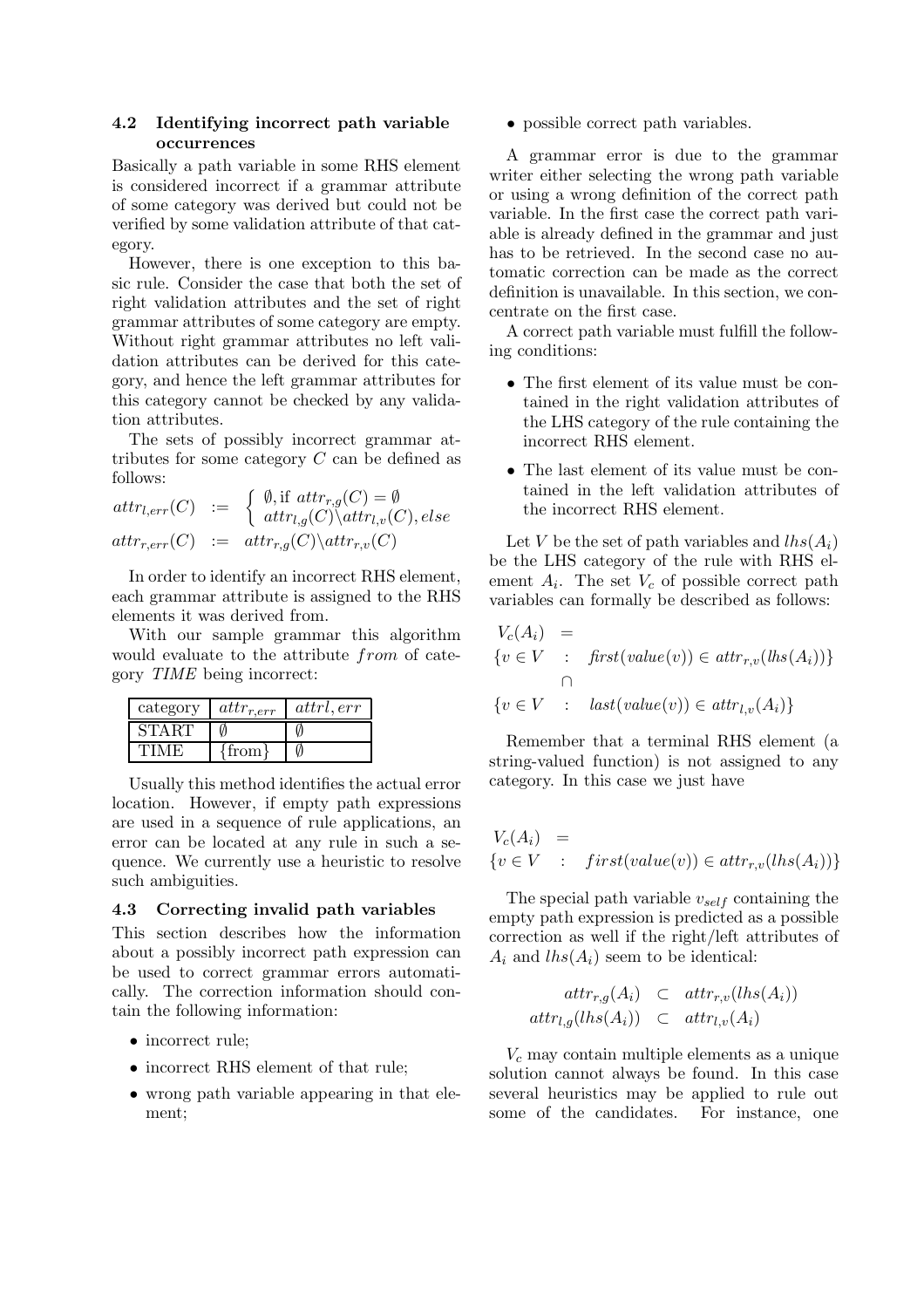heuristic we use exploits the fact that usually the same path variable does not occur twice in connection with the same category in a single rule. Such variables are discharged in favor of less frequent ones.

In our example grammar the set of possibly correct path attributes is evaluated to  $attr_{r.v}(TIME) = \{hour, min\}$ . Therefore the path variable  $v_{from}$  occurring in rule  $R_2$  has to be replaced by either  $v_{hour}$  or  $v_{min}$ . Applying the above heuristic yields the unique solution  $v_{min}$ , which is actually correct.

### 4.4 Interdependencies of errors

An incorrect RHS element may result into deriving incorrect right validation attributes for other RHS elements of that rule as well as deriving incorrect left validation attributes at the LHS category of that rule. Therefore some errors may not be found, or multiple corrections are suggested.

Since the right validation attributes of the start category are always correct, the algorithm determines the errors in the right grammar attributes of that category correctly. If errors are found, the associated RHS elements are excluded from determining right validation attributes of the start category's daughter categories, thus maintaining a correct set of attributes for further processing. However, some right grammar attributes of a daughter category may no longer by covered by associated right validation attributes and therefore, new errors can eventually be found in these right attributes. This in turn can prevent determining incorrect right validation attributes of grandchildren etc.

To detect all such errors the categories are ordered top-down according to their appearance in the derivation tree and processed in this order.

For the same reason left attributes are processed in reverse order.<sup>6</sup>

# 5 Implementation and Evaluation

This work has been implemented as a Java plugin to the editor eGram (Busemann, 2004). eGram is a development environment for grammars and input structures, as they are used by the NLG systems TG/2 (Busemann, 2005) and XtraGen (Stenzhorn, 2002).

The plugin offers menu items for displaying the set differences between validation and grammar attributes as well as the suggested corrections. The right and left grammar and validation attributes together with the RHS elements they are derived from can be displayed as well. Errors must be manually corrected within eGram.

The algorithm was evaluated on two grammars, the larger one (gr. 2 in the following table) having 270 rules and 111 input structures. Both grammars were verified to be correct. First we evaluated how many of the RHS of both grammars' rules, which we assumed to be correct, were indeed classified as correct by our algorithm ("Recognised correctness"). Second we evaluated the recall of errors found after inserting an erroneous path variable randomly into the grammar. In 200 trials it was counted how often the grammar modification was recognised by our algorithm.

| Criterion                | gr. 1   | gr. $2$ |
|--------------------------|---------|---------|
| Recognised correctness   | $100\%$ | 98%     |
| Total correct detections | 88%     | 64%     |
| Correct corrections 2    | 85%     |         |
| Correct corrections 1    |         | ハトツィ    |

"Total correct detections" specifies how often the incorrect RHS element and associated path variable could be detected correctly. "Correct corrections 1" ("Correct corrections2") specifies how often one (at most two) path variables were suggested for correction, and one of them was correct indeed.

First investigations of cases in which the algorithm did not work correctly revealed several possible reasons.

- Multiple suggestions and overlooks may arise if a transition in the grammar from one category to another can occur in connection with several different path variables.
- Wrong path variables at terminal elements may yield multiple suggestions since the related paths cannot be checked using left validation attributes (cf. our guiding example).

 ${}^{6}$ Actually the usage of this algorithm for left validation attributes needs a heuristic, which is beyond the scope of this paper.